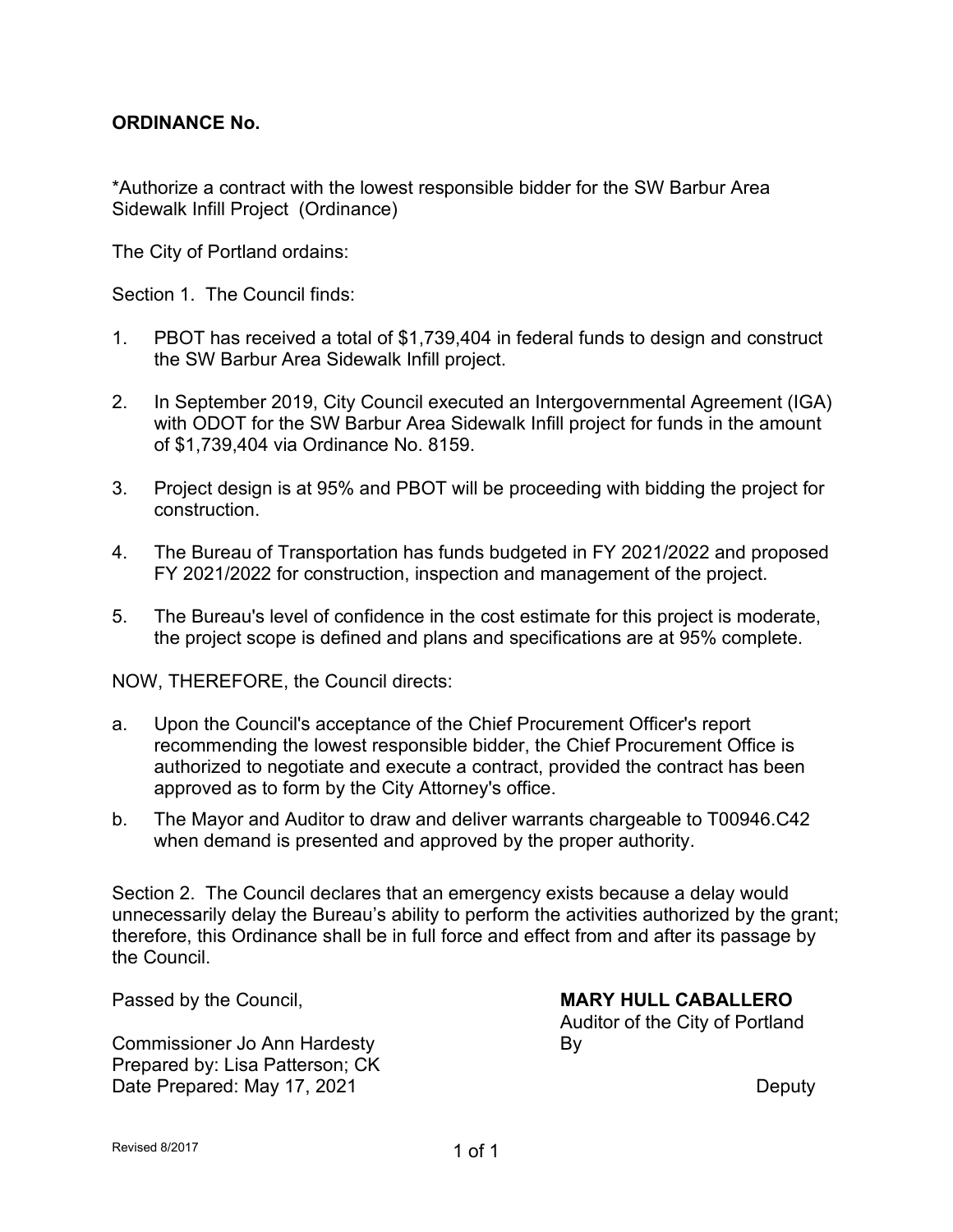# **458** Agenda No. **ORDINANCE NO.**

Title

\*Authorize a contract with the lowest responsible bidder for the SW Barbur Area Sidewalk Infill Project (Ordinance)

| <b>INTRODUCED BY</b><br>Commissioner/Auditor:<br><b>Jo Ann Hardesty</b>                                                                                                                                                                                                                                                           | CLERK USE: DATE FILED _June 8, 2021 |
|-----------------------------------------------------------------------------------------------------------------------------------------------------------------------------------------------------------------------------------------------------------------------------------------------------------------------------------|-------------------------------------|
| <b>COMMISSIONER APPROVAL</b>                                                                                                                                                                                                                                                                                                      | Mary Hull Caballero                 |
| Mayor-Finance & Administration - Wheeler                                                                                                                                                                                                                                                                                          | Auditor of the City of Portland     |
| Position 1/Utilities - Rubio                                                                                                                                                                                                                                                                                                      |                                     |
| Position 2/Works - Ryan                                                                                                                                                                                                                                                                                                           | Keelan McClymont<br>By:             |
| ol Nording<br>Position 3/Affairs - Hardesty                                                                                                                                                                                                                                                                                       |                                     |
| Position 4/Safety - Mapps                                                                                                                                                                                                                                                                                                         | <b>ACTION TAKEN:</b>                |
| <b>BUREAU APPROVAL</b>                                                                                                                                                                                                                                                                                                            |                                     |
| Bureau: PBOT<br>Bureau Head:<br>Digitally signed by Christopher<br>Christopher Warner / Warner<br>Date: 2021.06.01 12:54:36 -07'00                                                                                                                                                                                                |                                     |
| Lisa Patterson<br>Prepared by:<br>5/17/2021<br>Date Prepared:                                                                                                                                                                                                                                                                     |                                     |
| Impact Statement<br>Completed<br>Amends Budget                                                                                                                                                                                                                                                                                    |                                     |
| <b>Portland Policy Document</b><br>If "Yes" requires City Policy paragraph stated<br>in document.<br>No<br>Yes                                                                                                                                                                                                                    |                                     |
| <b>City Auditor Office Approval:</b><br>required for Code Ordinances                                                                                                                                                                                                                                                              |                                     |
| Digita<br><b>City Attorney Approval:</b><br>Ken<br>by Ke<br><b>UILY ALLUITING COOL CASEMENT COOLS AND CONTRACT PORTLAND COOLS COOLS AND COOLS COOLS COOLS COOLS COOLS COOLS COOLS COOLS COOLS COOLS COOLS COOLS COOLS COOLS COOLS COOLS COOLS COOLS COOLS COOLS COOLS COOLS COOLS COOLS COOL</b><br>franchise, comp plan, charter | y signed<br>McGair                  |
| <b>Council Meeting Date</b><br>June 16, 2021                                                                                                                                                                                                                                                                                      |                                     |

| <b>AGENDA</b>                                                                | <b>FOUR-FIFTHS AGENDA</b> | <b>COMMISSIONERS VOTED</b><br>AS FOLLOWS: |
|------------------------------------------------------------------------------|---------------------------|-------------------------------------------|
| <b>TIME CERTAIN</b><br><b>Start time:</b>                                    |                           | <b>YEAS</b><br><b>NAYS</b>                |
| Total amount of time needed:                                                 | 1. Rubio                  | 1. Rubio                                  |
| (for presentation, testimony and discussion)                                 | 2. Ryan                   | 2. Ryan                                   |
| <b>CONSENT</b>                                                               | 3. Hardesty               | 3. Hardesty                               |
| <b>REGULAR</b>                                                               | 4. Mapps                  | 4. Mapps                                  |
| Total amount of time needed:<br>(for presentation, testimony and discussion) | Wheeler                   | Wheeler                                   |
|                                                                              |                           |                                           |